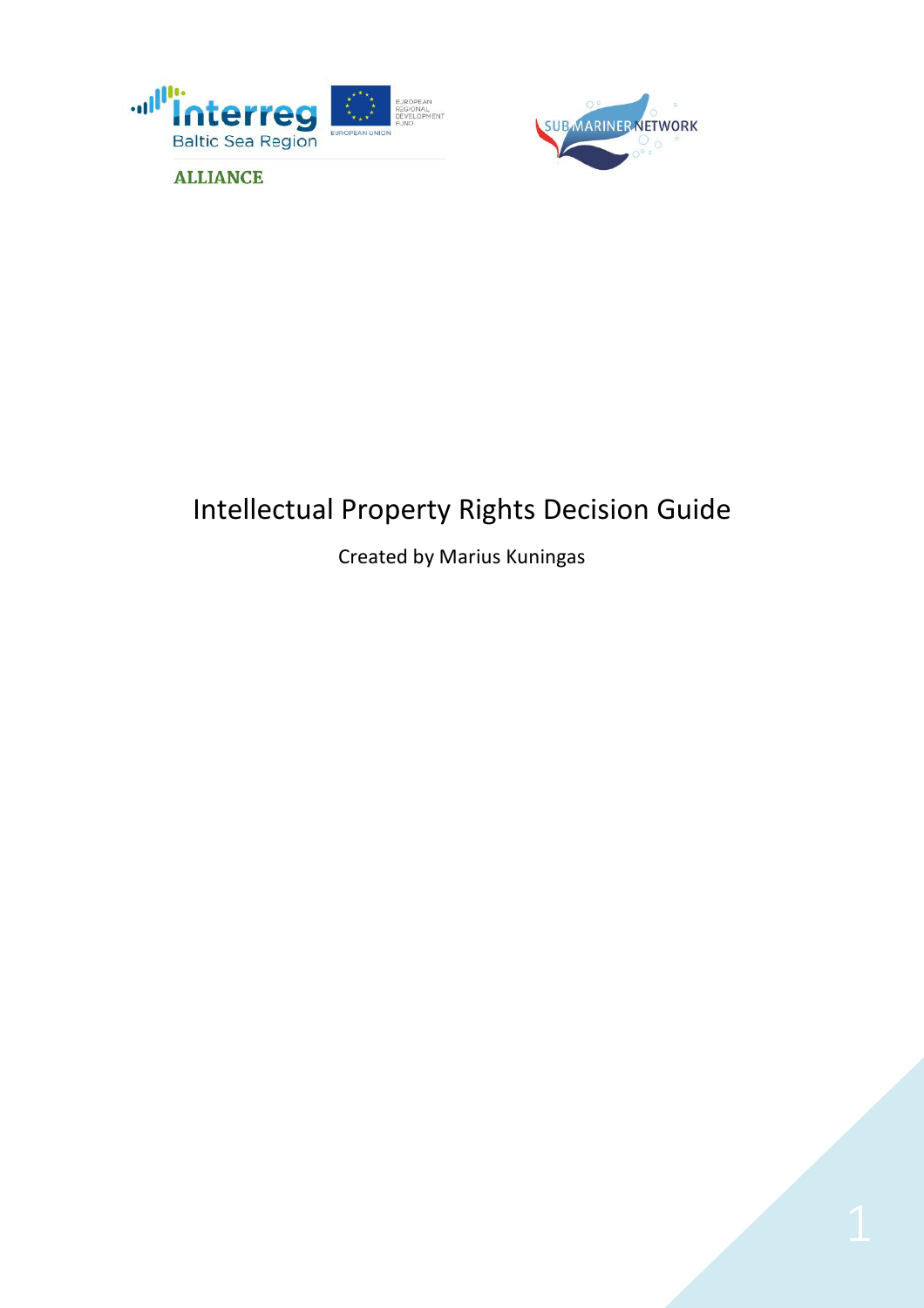



# **Table of Content**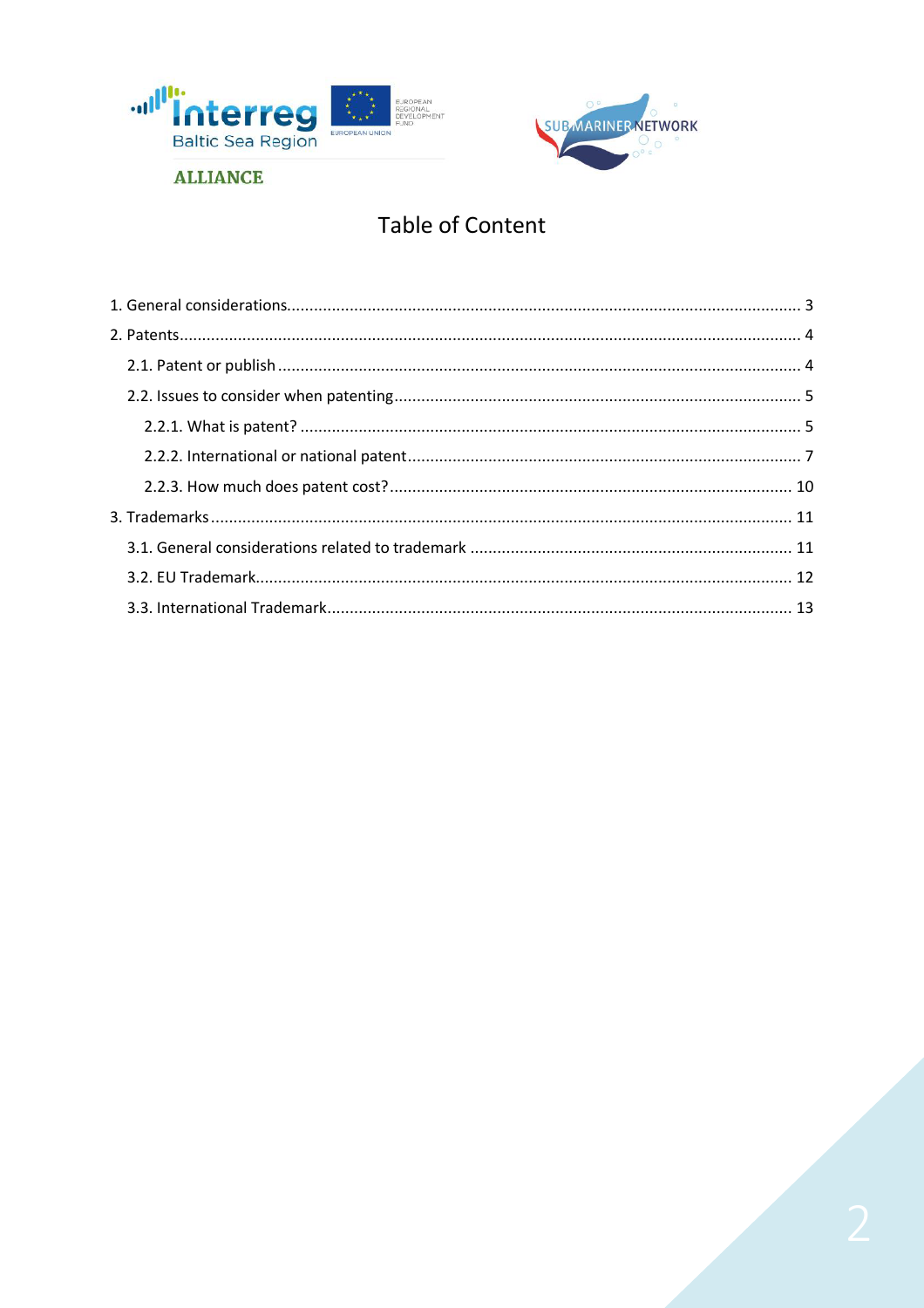



## 1. General considerations

Protection of commercial interests is the first uses of (intellectual property) IP envisaged by business: Intellectual property brings guarantees for the exclusive use of various technical elements such as industrial products, medicines, communication processes, technological products etc.

These guarantees allow prevention and suppression of various kinds of IP misuse such as:

- Copying of protected assets
- Counterfeiting
- Theft or diversion of intellectual property (e.g. theft of trademark)
- Abusive use

The different IP objects commonly used in business are shown on the following picture

| Inventions<br>Brands, logos<br><b>Designs</b> | <b>Registered IP</b><br><b>Patents, Utility Models</b><br><b>Registered Trademarks</b><br><b>Registered Designs</b> |                                      |  |
|-----------------------------------------------|---------------------------------------------------------------------------------------------------------------------|--------------------------------------|--|
| Musical, dramatic,                            |                                                                                                                     | <b>Unregistered IP</b><br>Copyrights |  |
| literary & artistic works                     |                                                                                                                     |                                      |  |
| Databases                                     |                                                                                                                     | Database rights                      |  |
| <b>Reputation / Goodwill</b>                  |                                                                                                                     | <b>Unregistered Trademarks</b>       |  |
| <b>Designs</b>                                |                                                                                                                     | <b>Unregistered Designs</b>          |  |
| <b>Trade Secrets</b>                          |                                                                                                                     | <b>Confidentiality Agreements</b>    |  |

Picture 1. Different IP objects

As unregistered IP is protected by law (e.g. copyright) or is rather easy and cheap to protect with necessary contracts, this guide concentrates on mainly on patents and gives some hint also about trademarks.

The aim of this guide is to provide information about the main points when considering to protect your invention or brand. The guide user must have previous knowledge about IP.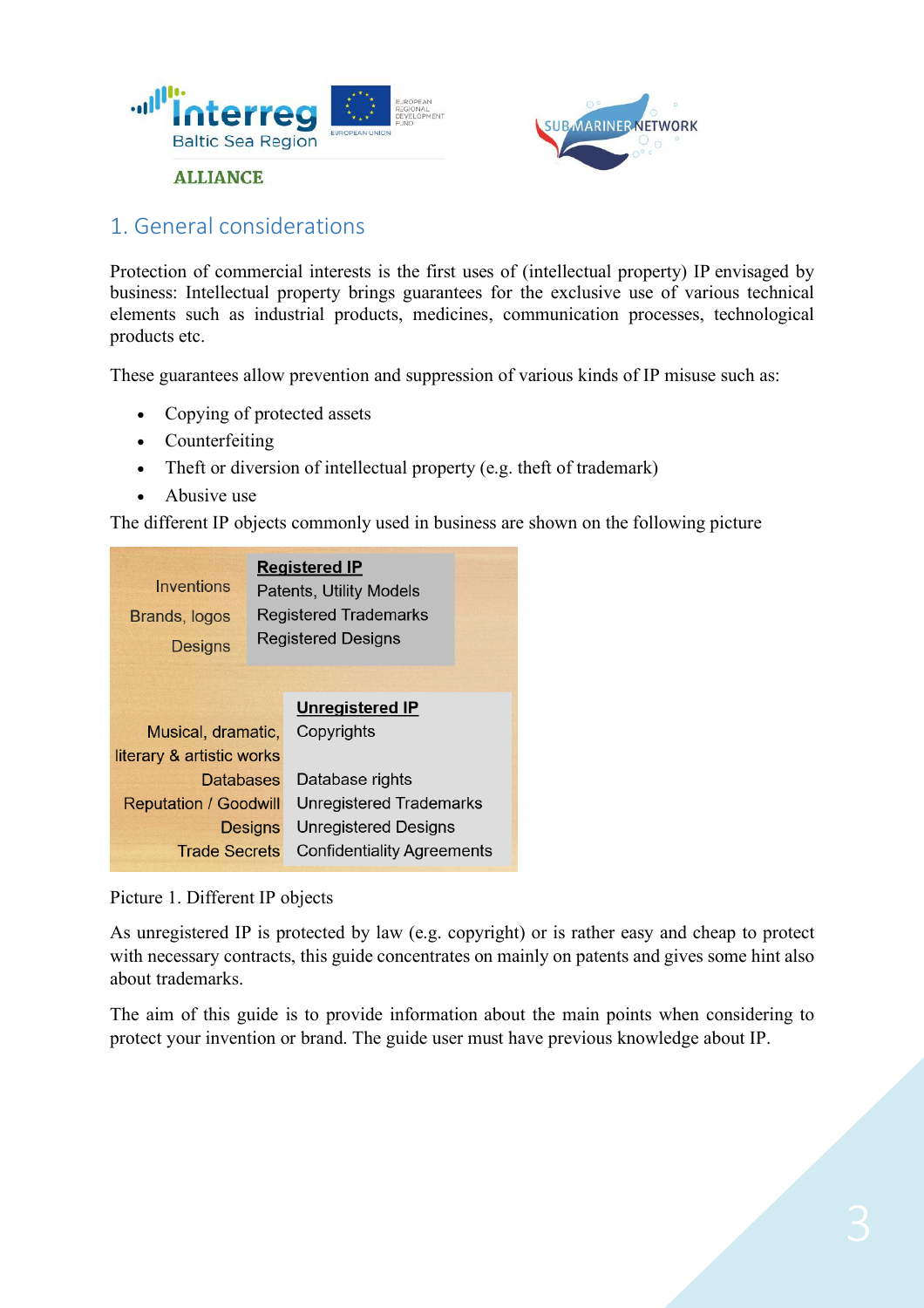



### 2. Patents

#### 2.1. Patent or publish

**ALLIANCE** 

Patenting vs publishing is major concern for most of the universities. There are several considerations to take into account before filing a patent. In short these are the following:

- Patenting or not..... and Why? company and university, who decides to patent one or several of their inventions, has to have also strong patent and technology management team on place ready to deal with the marketing, legal disputes etc.
- Publication....When? How? when publishing in scientific journals the author is normally required to assign all or some of the rights related to copyright (publication, translation, transmission, distribution) to the publisher. In this regards it might be reasonable to licence the publication. Licences give the author more flexibility as they retain copyright on their work and can therefore provide other publishers with the right to use the same contribution. Alternatives are also defensive publication or open access model.
- Patent costs patenting is costly. Direct costs are related to the patent registration, granting and patent attorney fees. In case of European Patent the total fees depend on several factors such as the number of designated states (translation and validation costs), the planned term of the patent (maintenance fees) and some technical requirements (type of filing - online or on paper, number of pages/claims, etc.). For a rough estimation, according to the EPO, it costs about 6,000 EUR from filing to grant stage, excluding the countries' validation and maintenance fees – rates defined by national offices – and translation expenses.
- National or International patent is mainly a business tool for earning money, this means that for most of European countries, except maybe Germany the potential markets are over the border, thus European Patent application or  $PCT<sup>1</sup>$  application are in favour.
- Value of the technology before the patenting also the technology valuation should be considered. In 80% of the patent cases, the inventions are not used, because the technology works only in laboratory or is too expensive for industrial applications (compared with existing technologies).
- Commercial potential/ Market size potential applicant should also do the market search for potential users/ licensees,
- Economic Return of Investment if the value of the technology and commercial potential are high, what will be the return of the investment? That can be calculated using standard DIN 77100 "Patent valuation - General principles for monetary patent valuation"
- University perspective universities have different IP policies, some are with very strong and centralised technology transfer unit, that tries to exploit all the potential

<sup>&</sup>lt;sup>1</sup> PCT application is Patent Cooperation Treaty application managed by WIPO (there is more specific information on page 8).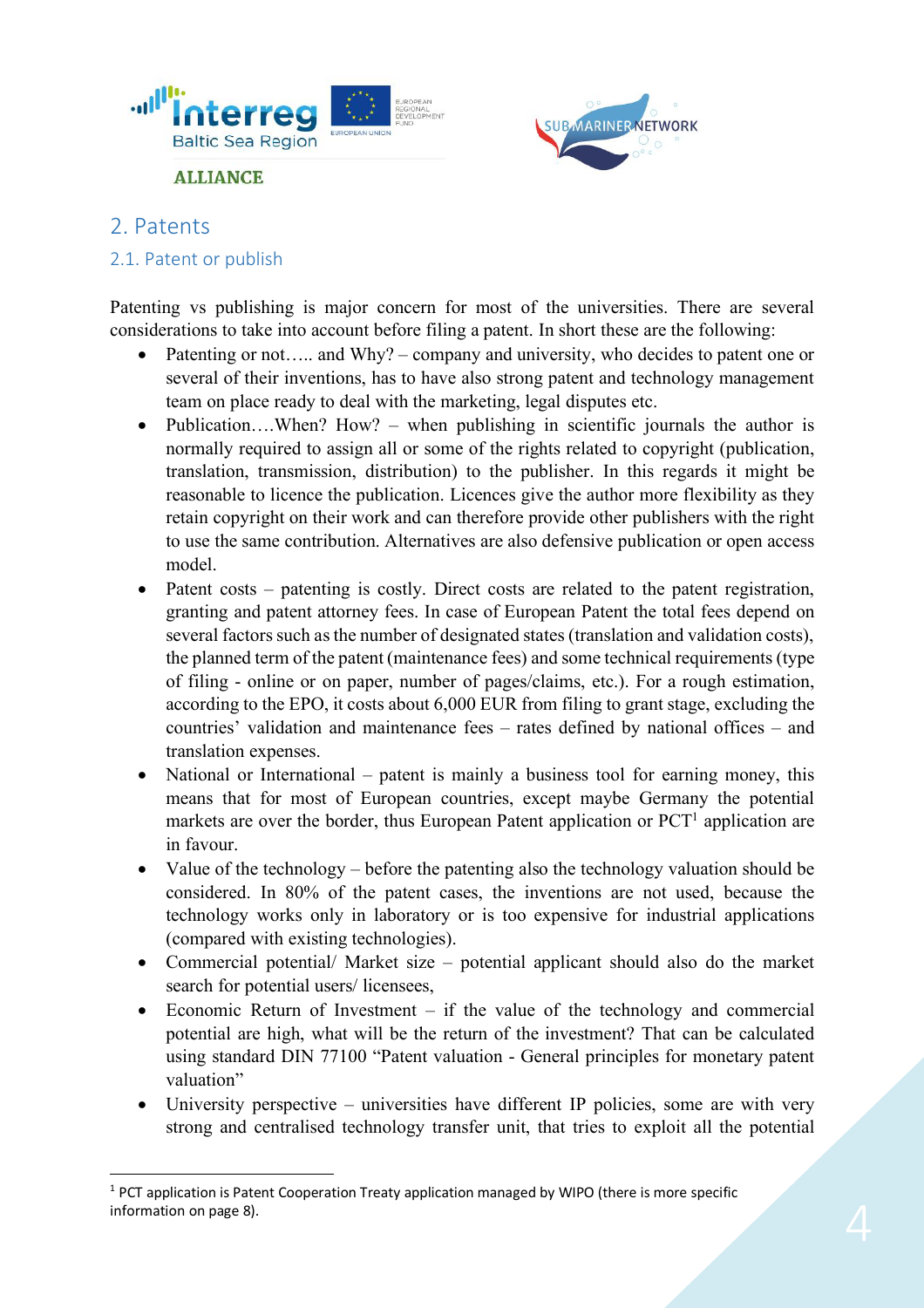



inventions. Others are more decentralised and with more loose IP policy. In any case, universities usually do not have international business perspectives and thus the commercialisation rate is rather law. In case of Estonian universities usually one patent from 100 is commercialised.

The following table gives overview about the different factors, pros and cons related to patenting vs publishing.

| <b>COMPARISON</b>            | <b>PATENTING</b>                           | <b>PUBLISHING</b>                            |
|------------------------------|--------------------------------------------|----------------------------------------------|
| APPLICABILITY                | For commercially exploitable<br>technology | For knowledge sharing<br>purposes            |
| <b>RIGHTS GRANTED</b>        | <b>Exclusive rights</b>                    | Copyright                                    |
| <b>PROCEDURE</b>             | <b>Yes</b>                                 | <b>No</b>                                    |
| <b>COSTS</b>                 | High                                       | Low to none                                  |
| USE OF THE TECHNOLOGY        | Only the patent owner, unless<br>licensed  | Everyone                                     |
| <b>TECHNOLOGY PROTECTION</b> | Yes, on the patent claims                  | No, only the article text                    |
| <b>FINANCIAL GAIN</b>        | Yes                                        | Likely, but only on the paper<br>publication |
| <b>TECHNOLOGY DISCLOSURE</b> | After 18 months                            | Immediately                                  |

Table 1. Patenting vs publishing.

In case the decision is to not patent, it is recommendable to secure all the confidential information with different agreements. The best way is to start with non-disclosure agreements and follow-up with collaborative R&D agreements.

#### 2.2. Issues to consider when patenting

#### 2.2.1. What is patent?

Patents protect technical inventions, which are **new** (do not form part of the state of the art), **industrially applicable** and involve an **inventive step** (not obvious to a person skilled in the art). Discoveries, scientific theories and mathematical methods, aesthetic creations, schemes, rules and methods for performing mental acts, playing games or doing business, and programs for computers (as such) and presentations of information are not patentable.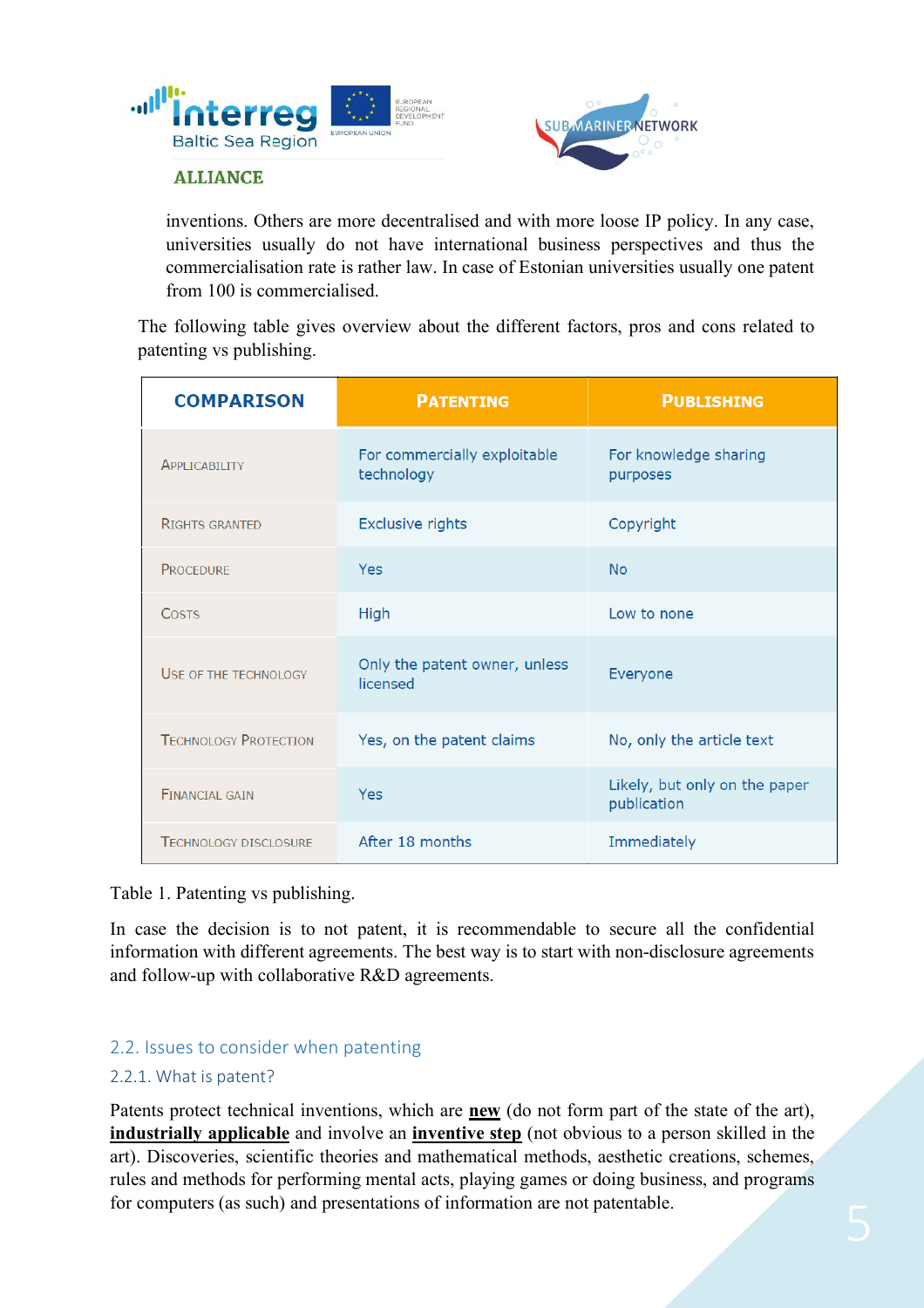



Before filing a patent, it is important to perform a novelty search to be sure that the invention is new. The European Patent Office (EPO) offers the free-of-charge Espacenet database containing over 100 million patent documents (patent translation is also available). World Intellectual Property Organisation (WIPO) offers also free-of-charge patent search tool Patentscope. Espacenet is available from the following address: https://worldwide.espacenet.com/ and Patentscope from the following https://patentscope.wipo.int.



Scheme 1. Typical blockchain of patent-protection decision based on patent search and licensing.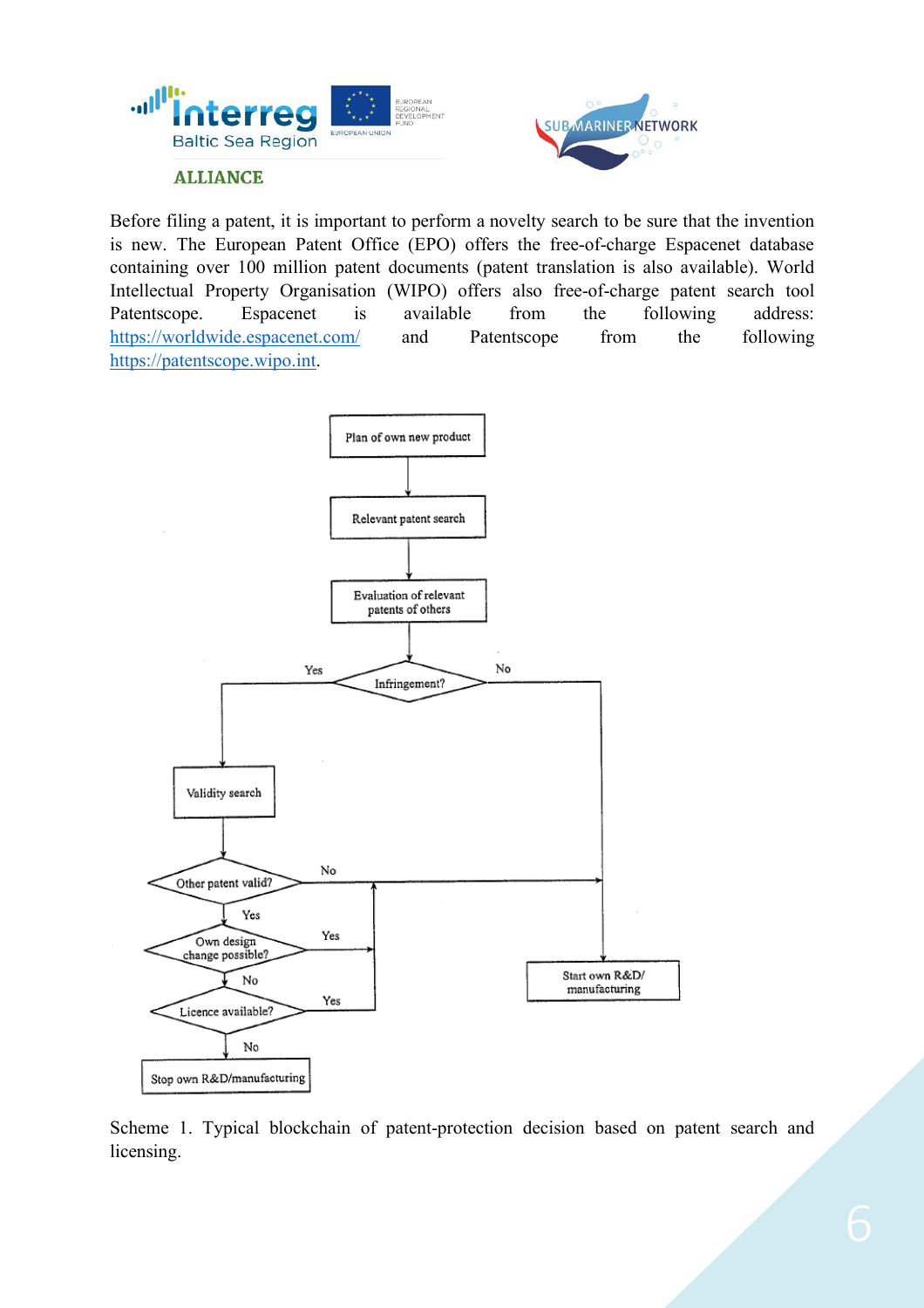



#### 2.2.2. International or national patent

There different ways of applying a patent – national route, regional route (European patent, Eurasian patent) or international route (PCT).

#### **National patent**

Filing at individual national patent office is a good strategy if only filing the patent application in one or two countries. The granting process is in principle as follows (differences exist in each country):

- 1. The application is examined to find out if it contains classified material. If it does a special department with examiners who are cleared to do this job, will do the search and examination
- 2. In the normal process a formal examiner will find out if the application fulfils the formal demands for a patent application (contain a title, abstract, description, claims and drawings)
- 3. Then the search and examination will be carried out by a technical examiner in order to find out if the application is patentable
- 4. Further examination can take place if the applicant does not agree
- 5. At last a decision takes place: granting or refusing

After the granting a competitor can make an opposition, if he finds that the patent should not be granted.

Important dates are:

- 1. Filing date
- 2. First search and examination 6 to 10 months from filing date
- 3. Publication A: 18 months from filing date
- 4. Decision: normally 3 or more years
- 5. Publication B: When patent is granted

National patent can be filed only by nationals or residents of the country either by the country's patent attorney.

#### **European patent**

Patent rights are territorial by nature. This means that the protection is only valid in countries in which that patent is granted. Therefore, in order to obtain protection in different countries, one should either file individual applications in different National IP Offices or follow different filing (e.g. PCT) or registration routes.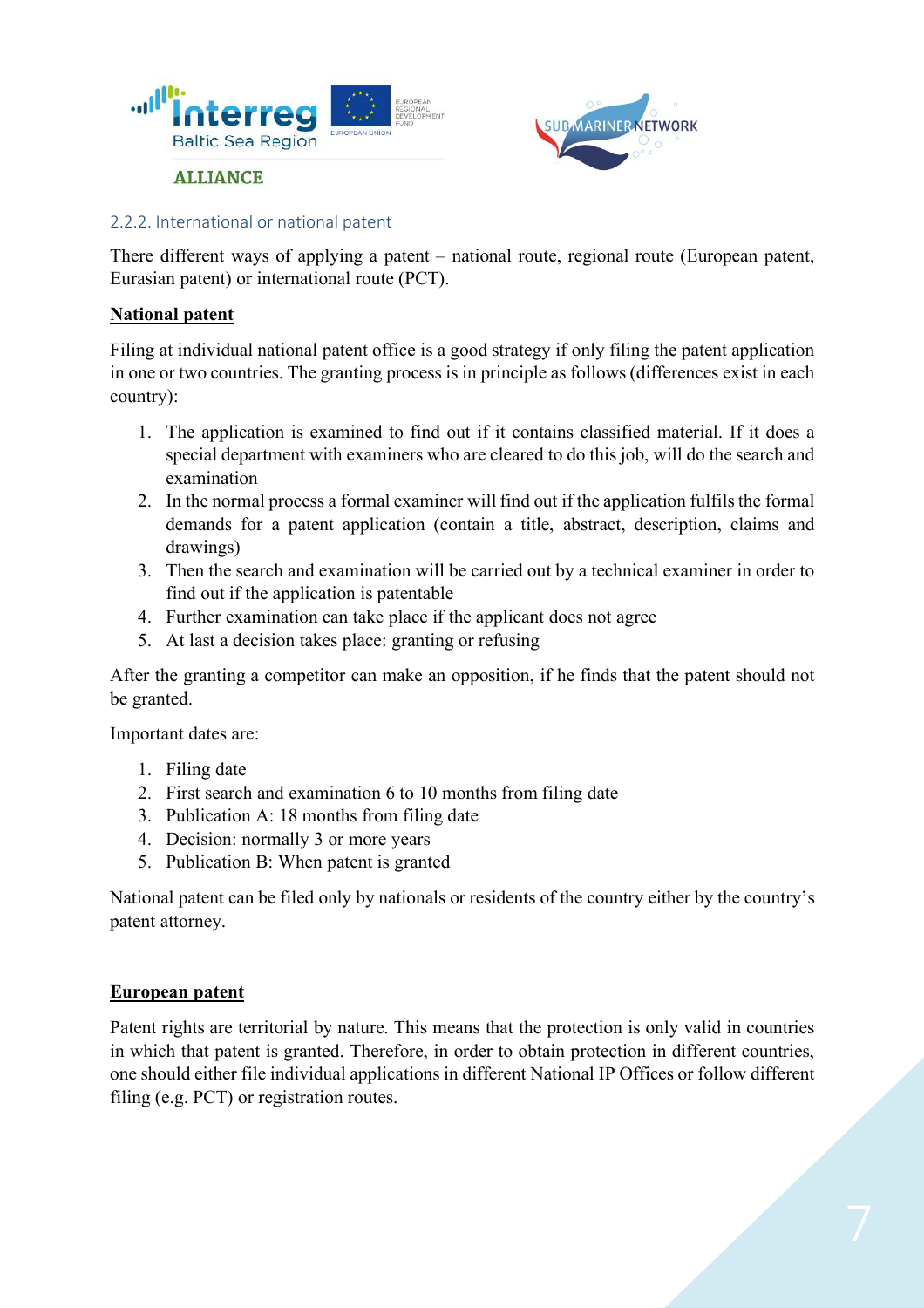



The European Patent (EP) makes it possible to obtain patent protection in nearly  $40<sup>2</sup>$  countries just by filing a single application and following a single grant procedure at the EPO. The applicant then just needs to validate this grant decision in the countries in which the protection is sought. Therefore, an EP provides applicants a less costly and less procedural route in comparison with filing of individual applications.

EP patent applications may be filed by any natural person or legal entity from any country in the world. Applications can be filed either at the EPO through on-line filing, by post, fax or by hand, or at the national patent offices of participating contracting states.

The granting process of EP application is described in the following scheme.



Scheme 2: EP application process

A search report is a document drawn up by the EPO where all the documents relevant for assessing novelty (prior art) and inventive step are listed, based on the claims of an EP application. Applicants have six months after publication of this report to respond, and decide whether to continue with the application or not.

If the applicant continues with the application, the EPO examines the application according to its patentability. The examination procedure may encompass several communications with the applicant (in writing and/or oral proceedings), and as a result a final report on patentability (examination report) is drafted.

If the application is granted, applicants have three months (or more, depending on national rules) to validate the EP by providing the translations in the EPC contracting states (if needed) in which the protection is sought.

From the date of grant, there is also a nine-month opposition period for the third parties.

#### **International Patent Application (PCT)**

The Patent Cooperation Treaty (PCT) is an application system, managed by the WIPO, which allows filing one single international patent application that has the same effect as national applications filed in separate PCT states. Through the PCT route, applicants enjoy the benefit

 <sup>2</sup> The exact list of member states is available on the following address: https://www.epo.org/aboutus/foundation/member-states.html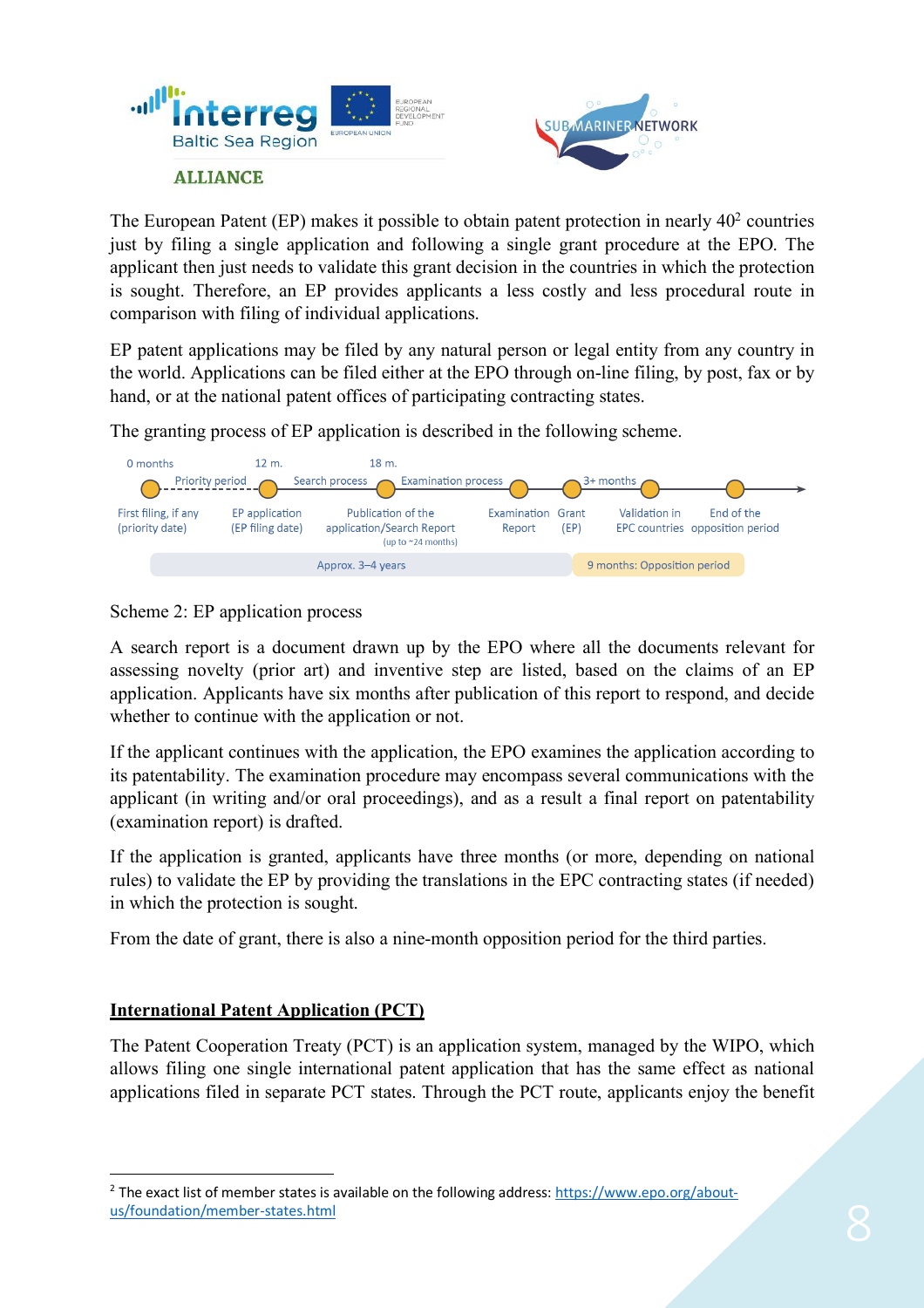



of filing one application, in one language paid for in one currency (CHF) in more than  $150<sup>3</sup>$ countries.

Nationals or residents of a PCT Contracting State may file an application. Applications can be filed either through National IP Offices (NIPOs) or directly with the WIPO, where allowed.

The granting process of PCT application is described in the following scheme.



Scheme 3: PCT application process

After filing of the application, an international search report (ISR) and a written opinion on the invention's potential patentability is established.

If the applicant continues with the application, upon request, an international preliminary (examination) report on patentability is established. Applicants may also enter into national phases without requesting the examination report.

During the examination process, the applicant may be asked to give further clarifications and/or proceed to some amendments before the final report is drawn up. The report contains "an opinion" on the compliance of the international application concerning its novelty, inventive step and industrial applicability to provide the applicant with a strong basis for evaluating the chances of obtaining a patent. However, the report has no binding effect.

The applicants must enter into national phase in order to seek protection in designated states by paying the national fees and providing additional documents (e.g. translations, if required). The time limit for entering into national phases is 30-34 months from the international filing date (or from the priority date, if there is any).

The processing of the application within the national phase is carried out by the national offices according to their national rules (e.g. further examination, if required, etc.) and the international patent application becomes separate national patents once it is granted in the designated states, and subject to the national laws (e.g. protection term, etc.).

 $3$  The exact list of member states is available on the following address: http://www.wipo.int/pct/en/pct\_contracting\_states.html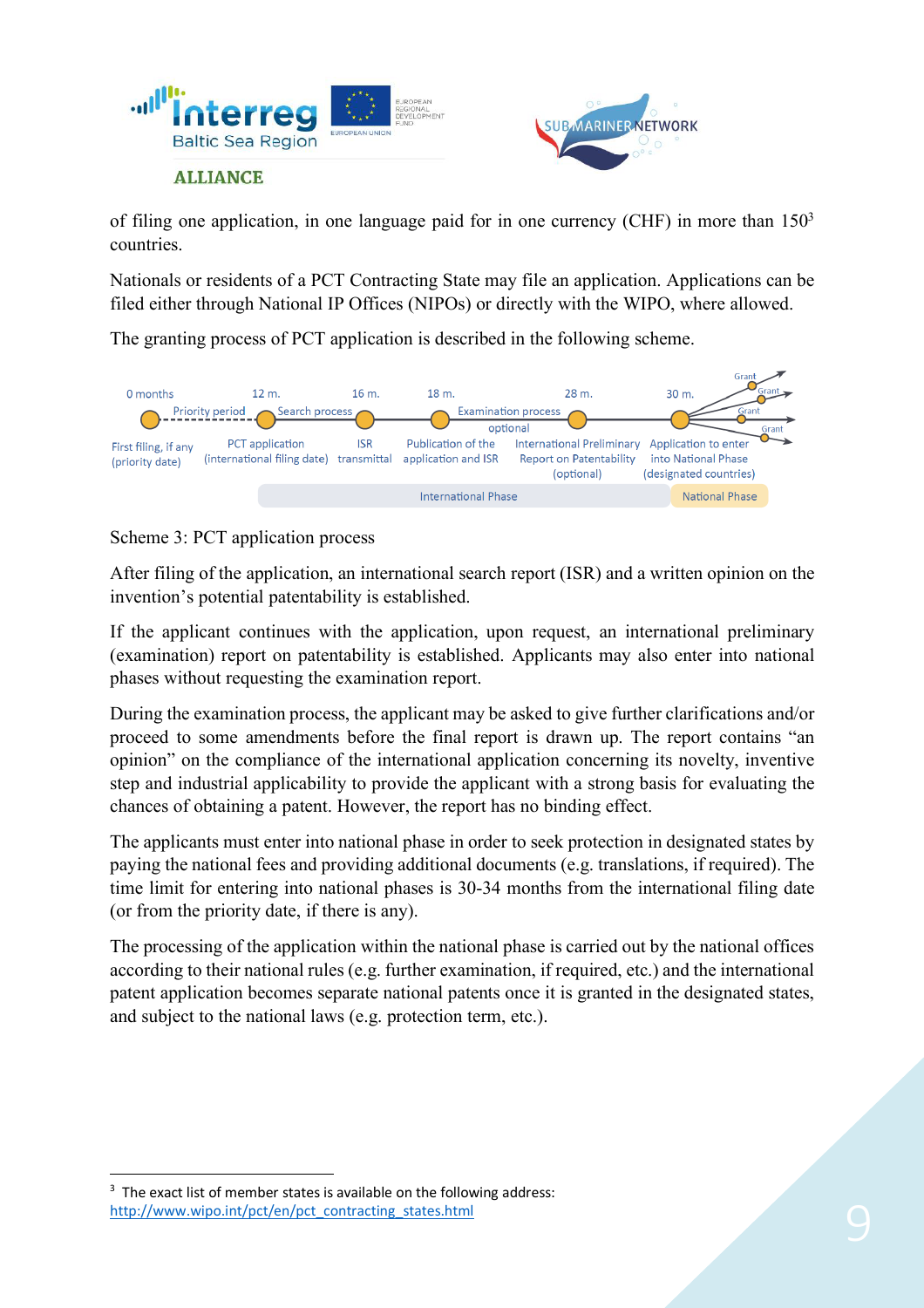



#### 2.2.3. How much does patent cost?

Patent drafting is rather sophisticated process and applicant usually needs external help from the patent attorney. Due to this reason its possible to divide the costs into free categories:

- 1. Preparation costs costs for novelty search or in case there is already a similar patent in force, costs for freedom-to-operate search. Additionally patent drafting fees. In case applicant is familiar with patent search databases or there is technology transfer office available, there is possible to conduct the necessary searches in-house. Patent drafting requires usually professional help by patent attorney and in case there is already a search report it usually takes minimally 10-15 hours (depending on the nature of the patent)<sup>4</sup>
- 2. Registration, granting and annual fees. In each phase of patent application, there are several fees that must be paid to different institutions.

In case of national patent, the fees are available country's patent office web-site and in general all the costs (registration, granting plus 20 years annual fees starts from 5000 – 6000 in Eastern-Europe and is slightly more expensive in Western-Europe).

In case of international patent route there are no annual fees, as all the patent must enter to national stage and annual fees must be paid to designated states. The total fees of EP application depend on several factors such as the number of designated states (translation and validation costs), the planned term of the patent (maintenance fees) and some technical requirements (type of filing - online or on paper, number of pages/claims, etc.). For a rough estimation, according to the EPO, it costs about 6,000 EUR from filing to grant stage, excluding the countries' validation and maintenance fees – rates defined by national offices – and translation expenses. The total fees of PCT application consist of 1330 CHF for international filing fee and 150 – 2000 CHF for search fee (depending on the selected search authority).

3. Costs related to the additional communication with the patent offices, disputes and alternative resolutions. As patenting is rather sophisticated process, there is high probability that during the application and granting processes patent examiner has additional queries or concerns or third party may file an opposition. These costs are always extra and non-predicable.

Patent attorneys at Dehns have estimated that patent protection in 6 European countries plus USA will cost  $\text{\pounds}40\,000$  within first six years<sup>5</sup> (does not include any costs related to disputes or opposition).

 4 Patent attorney's fees vary in Europe quite much starting from 100 EUR/h and ending 200 EUR/h (in average 2018) in Estonia and ending with UK starting from 500 EUR/h and ending 1000 EUR/h (in average 2018).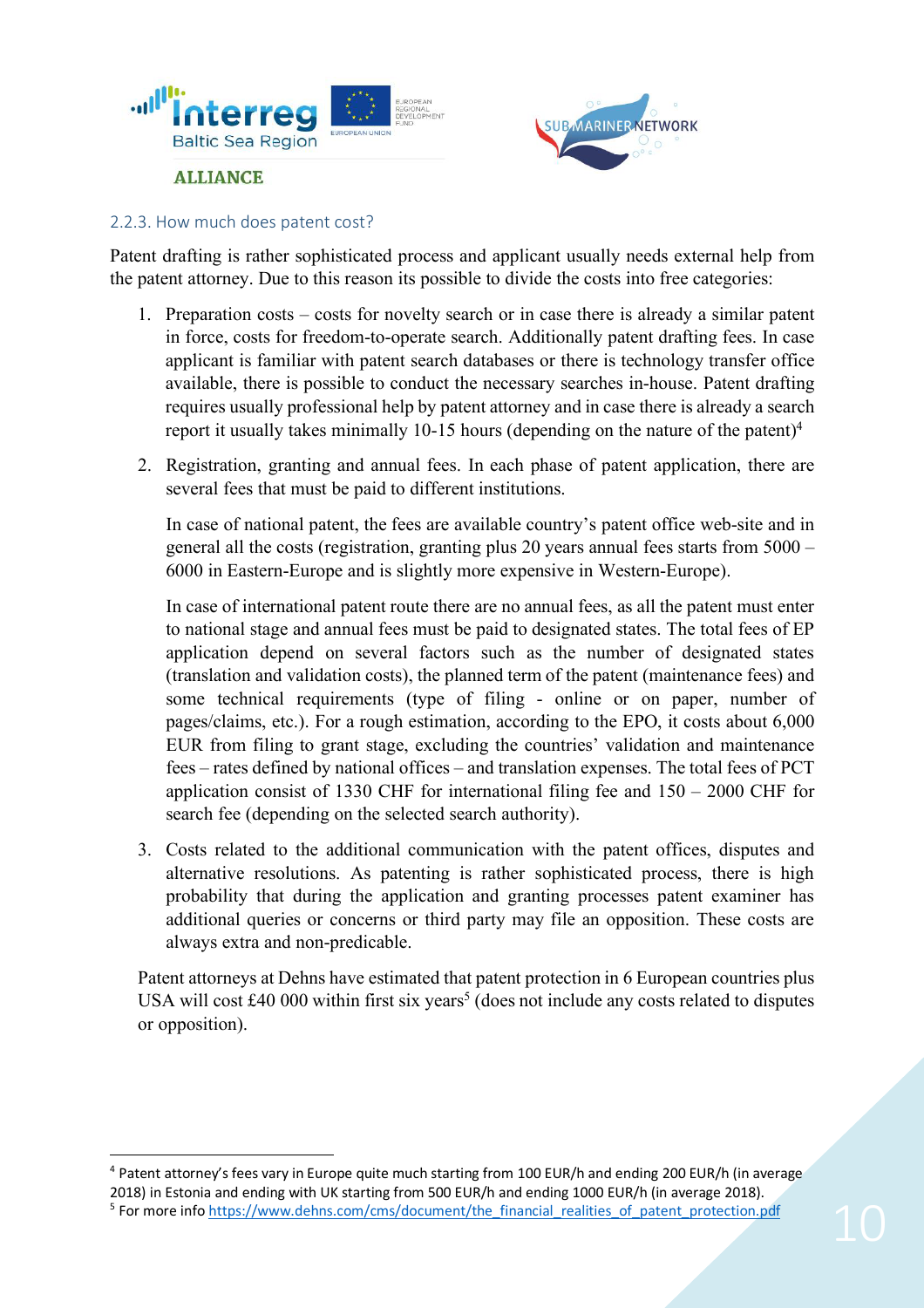



## 3. Trademarks

#### 3.1. General considerations related to trademark

A trademark is any sign that individualizes the goods of a given enterprise and distinguishes them from the goods of its competitors. Virtually any sign can distinguish goods and services and thus constitute as a trademark. The following type of signs can be used:

- 1. Word this category includes all the names and slogans;
- 2. Letters and numerals one letter or numeral or any combination thereof;
- 3. Devices fancy devices, drawings and symbols and also two-dimensional representations of goods and containers;
- 4. Combination of types 1-3, including logotypes and labels;
- 5. Coloured Marks includes words, devices and any combination thereof in colour, as well as colour combination and colour as such;
- 6. Three-Dimensional Signs typically the shape of the goods or their packaging;
- 7. Audible Signs sound marks transcribed in musical notes;
- 8. Olfactory Marks smell marks and fragrances for distinguishing the goods;
- 9. Invisible Sings signs that are recognized by touch.

In order to register trademarks, they must be distinctive (distinguish goods or services of its competitors) and they should not have misleading character or violate public order or morality.

Trademark protection is not and end in itself. In principle, the trademark must be used in the country of registration. The use must be made publicly in relation to the goods or services. The principal consequence of unjustified non-use is that the registration is open to cancellation at the request of a person with a legitimate interest.

Applications for registration of a national trademark are to be filed with the national patent office. Foreigners have either to give address for service in the country or to use a patent/ trademark attorney.

Before filing an application it is useful to check that similar trademarks are not registered for the same classes of goods or services. Searches for earlier trade marks can be performed using the following databases: TMview<sup>6</sup> and Global Brand Database<sup>7</sup>.

 <sup>6</sup> TMView is available on https://www.tmdn.org/tmview/welcome

<sup>7</sup> Global Brand Database is available on http://www.wipo.int/branddb/en/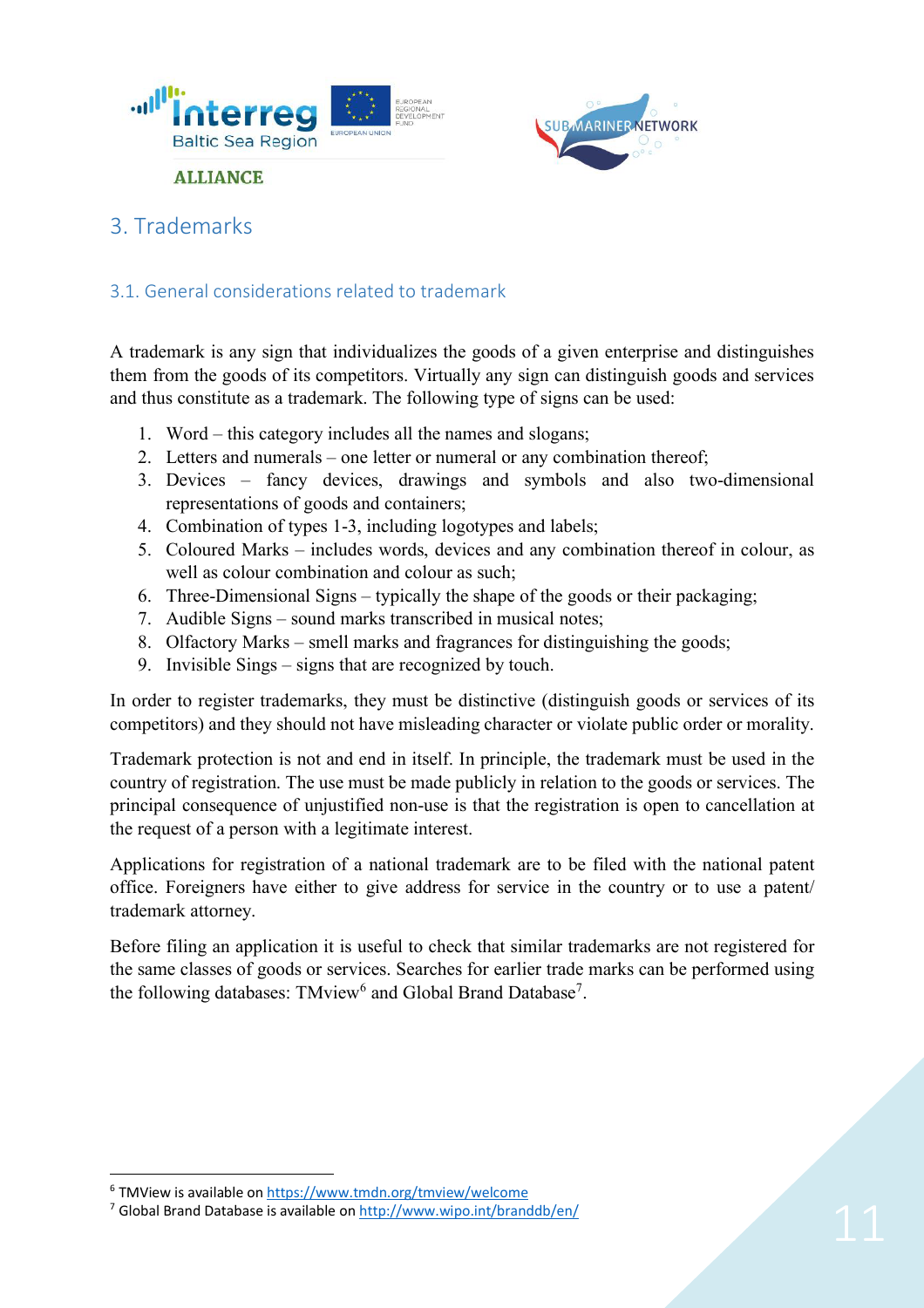



#### 3.2. EU Trademark

EU trademark applications can be filed at the European Union IP Office (EUIPO) through online filing via the User Area, by post or by courier. Alternatively, it is also possible to designate the EU in an international application via the Madrid System at the WIPO.

EU trademark applications must contain signs capable of being represented in any appropriate form together with a clear indication of the goods and services that the trademark intends to cover following the Nice Classification.

For applications filed through EUIPO, any individual or company from any country in the world can apply. For applications filed through WIPO, the applicant must either have a business in, or be domiciled in or be a national of any territory that is part of the Madrid System.

After application is filed, it takes 2-4 months to examine the requirement of distinctiveness and other requirements before the publication is published. After the publication starts the opposition period (3 months), during which  $3<sup>rd</sup>$  parties have possibility to apply for cancellation of the trademark.

Even if there is a ground for refusal only for one country (e.g. because of a similar or identical earlier trademark), the EUIPO refuses the EU trademark application as a whole for all the EU Member States. Therefore, you will either have a EU trademark for all the countries (if there are no refusals in any of the EU Member States) or no EU trade mark at all.

However, if an EU trademark application is refused or declared invalid or revoked, the application may be converted into national trademark applications in the remaining EU Member States, in which the ground for refusal does not apply. The ensuing national trademark applications will retain the filing date of the EU trade mark application.

The fees depend on the type of filing and on the number of classes (goods and services) applied for. In general the fees are following:

- The basic fee covers one class for EUR 850.
- The fee for the second class of goods and services is EUR 50.
- The fee for three or more classes is EUR 150 for each class.

After granting EU trademark, it is valid in all the member states and can be renewed after every 10 year until infinity. An EU trademark has to be put to genuine use in the European Union in connection with the goods or services for which it is registered within a period of five years following registration, against the risk of losing it.